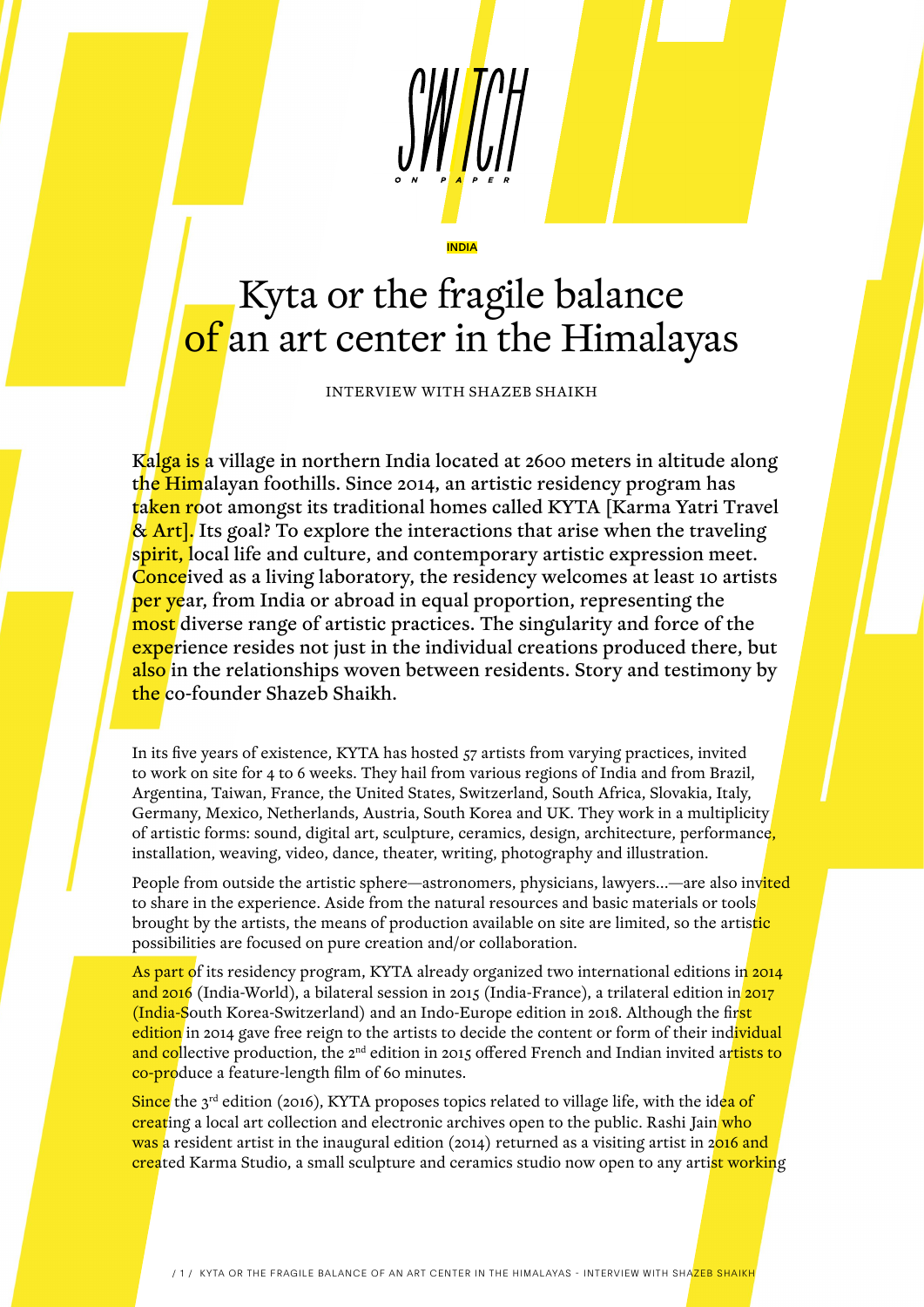with clay. In 2017, it was Sound.Codes' turn to create Quad Karma, an experimental studio for <mark>sound. L</mark>astly in 2018, in association with Swiss artist, Aline Veillat, a new facility titled AI.NA has been symbolically inaugurated to study the intersection between AI (Articial Intelligence and NA(ture).

Switch (on Paper): Kalga is a rather unique village, a kind of settlement borne of the desire, it seems, to build a tourist compound in the Parvati valley that looks nothing like the buildings or well-known modes of mass tourism. And yet thousands of tourists head there every year. How do you maintain a balance between these temporary migratory flows, daily life, local culture and the environment?

**Shazeb** Shaikh: Kalga is indeed the perfect anomaly in the Parvati valley - the perfect metaphor of the Garden of Eden for us. What set the petite Himalayan village apart for us was its convenient confinement and anonymity away from the popular hotspots in the region. A feeling that we collectively fell in love with and built a community around, while its essence itself evolved and challenged us to find equilibrium and retain it over the years and into the future.

With just a few houses ensconced in a spread of apple orchards, every little walk in the tiny hamlet is a joy ride. You could live in almost any house here to find new perspectives in and sections of the divine landscapes that surround the village. That's because you are in a rare tourist village where there is hardly any permanent population except for a handful of families, almost all of whom also invite you to stay and dine with them. So in a way, everyon<mark>e</mark> is a seasonal guest in Kalga - even the locals. The seasons themselves play important guest characters too - waltzing with each other sometimes within moments. Kalga is a beautiful bubble, an illusion on its own but reality is not too far either. At the base of the diminutive village is a gargantuan dam that was only recently completed (2018), creating one of India's latest man-made water bodies - also a new sightseeing opportunity for the tourists in the region. And with regular tourism comes irregular waste - though the people of Kalga are quite aware of this problem and make a good effort of collective cleaning drives besides segregating 3 kinds of waste at source.

The first time I stepped in the village of Kalga was actually on the first day of KYTA's first edition. This was also my first time in the state of Himachal Pradesh. My impressions of Kalga were priorly painted only with images and imaginations emerging through conversations with Hashim (co-founder, KYTA) who had been romancing the village for over a decade. Going in with the ten resident artists of the inaugural edition in 2014 without any first hand contexts was a way for me to spark collective discovery in the spirit of beginning an experimental program in the Himalayas. So my personal perspective and respon<mark>se to</mark> finding balance in Kalga has synergistically evolved hand in hand with both the project and the village itself from my very first day there. As an example, the tourist footfall in Kalga has gone up 500% since 2014.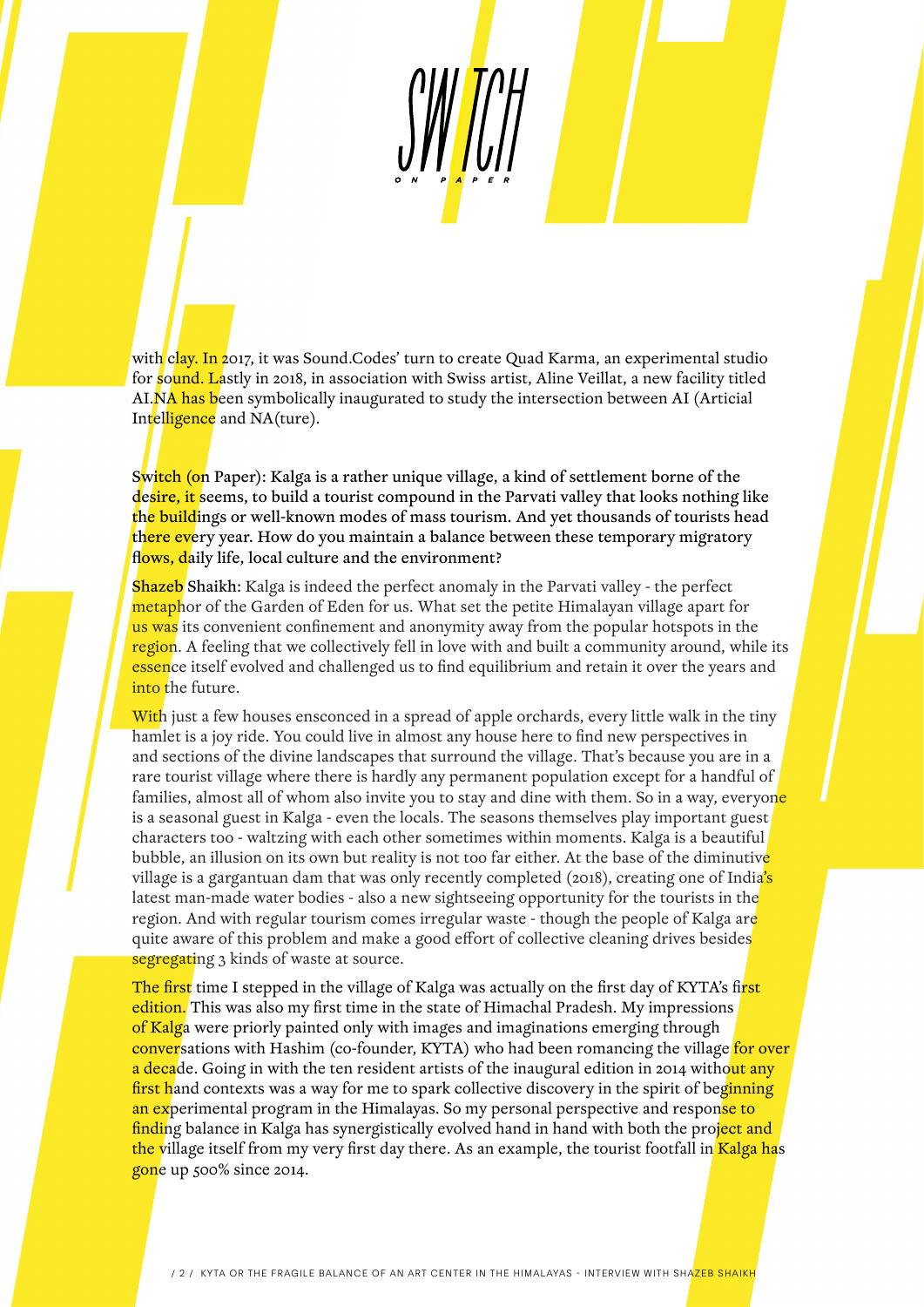The locals attribute part of this growth to KYTA, especially so for opening up a second season for the village in the months of September and October (the primary season being the summer months spanning April - June). But the real identifiers in terms of finding balance for us as a project has been the fact that we have been able to positively influence the conservation of Sunset Cafe, the oldest building in the village which functions as KYTA's residency space during the program periods. From being one more to go down and make way for a cement structure, Sunset Cafe today is a shining example of positive reinforcements for a few of the remaining traditional buildings in the village that have followed suit and reaped greater value for offering an authentic Himachali experience. Most importantly, we have been successfully involved by the locals in the ongoing dialogue of warding off the plan that proposes a motorable road to Kalga, as well as with waste management.

Just a few years ago, the average tourist would stumble upon Kalga on the popular trek up to the hot water geysers of Kheer Ganga. But now people are coming especially to immerse themselves in the inimitable mood of the village. Something that is indescribable in words but instantly understood in experience within the first few breaths here. It's an inevitable feeling of homecoming for everyone and a peculiarly intense one for the artistically inclined. A feeling that roots your memories in the earth here and makes you pine to come back. This has been unanimous with all those whom we have invited to Kalga - the place is indeed psychedelic for the artistic mind. In our own experiences as organisers this is true too as our original plan was only to host the first edition here and then move to a new location every year, but now the project has itself expanded from being a travel and art experiment to experimentally establishing a global arts destination.

Finding balance in the project has been equally experimental as the yardsticks have themselves shifted because of our own actions and the recent developments in and around the village. We believe that while KYTA has been instrumental in exposing the hidden heaven of Kalga to the wider world, it was inevitably going to happen as we are experiencing now. And more so now it's the turn of our intentions to materialise into our vision. The vision of establishing Kalga as one of the choicest destinations in the world to imagine, produce or experience art with long-term sustainable and ecological impact. And we're working hard to ensure that this lofty ambition does not come at the cost of compromising something we call our own heaven.

Switch (on Paper): Kalga is a well-known departure point for mountain hikes, but above all, it is known for charas, considered the best cannabis in the world. It's easy to imagine that tourists gladly partake in this psychotropic plant that is practically given away for free. But how do the local and national authorities react to the open consumption of a product that is supposed to be illegal?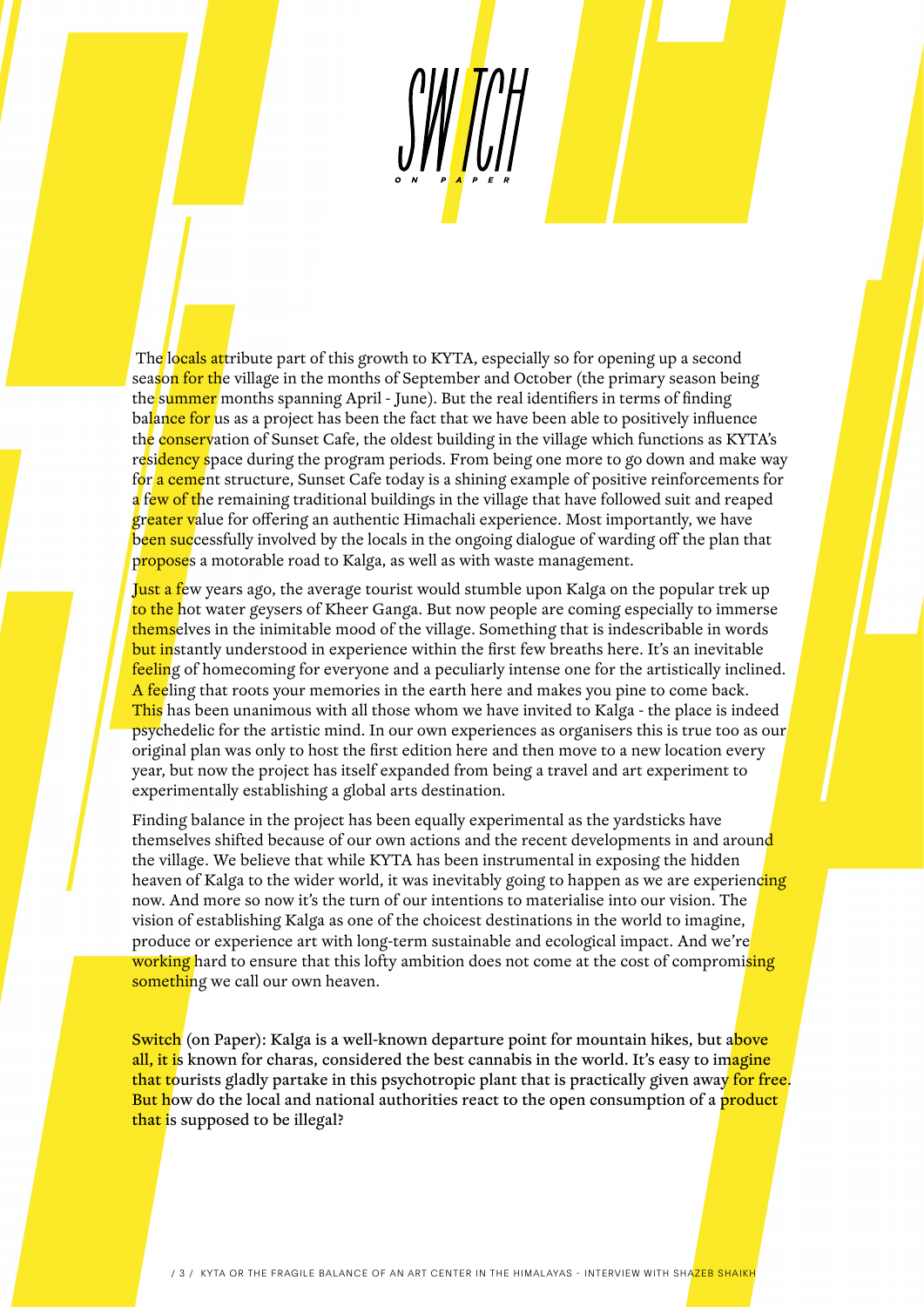Shazeb Shaikh: Agriculture and tourism are the two pillars of the Himalayan state's visible economy. Spirituality is the hidden third. And charas from the region being known as the finest in the world becomes the high-value meeting point for agriculture, tourism and spirituality. Lord Shiva being associated with the plant, and the Parvati valley being the place where he meditated for thousands of years, marijuana's local cultural position has remained that of a divine offering. The locals and the national authorities have respected this notion in unison and mutual profit - charas is freely available pretty much wherever you go in the valley or the state, though it remains illegal nationally. You could openly smoke in most places mostly only avoiding direct contact with the police. The borders, however, remain tightly monitored for tourists trying to take hashish back with them. This keeps the pot culture and its market closely guarded to remain within the functioning of the state.

Within the state and the Parvati valley, there is a pecking order of strains named after some of the places they are grown in - for example, the 'Malana' cream is known to be the most superior as well as the most elusive and expensive. The reality is that though you would find stray marijuana plants in almost any village in the Parvati valley and neighbouring regions, charas itself is highly valued by the locals across the state. So they would ritually share it with you if they were smoking, but definitely nothing is being given away free. In fact it is also a secondary source of livelihood for many who may have all sorts of parallel professions.

Kalga, however, does not have more than a few stray marijuana plants as the locals are primarily growing apples and walnuts. So the village is not really known for charas at all. The absence of any local produce of charas in Kalga was also one of the motivating reasons to develop KYTA as a project here as it allowed us the opportunity to build an identity for the village associated with contemporary thinking and experimental doing rather than cannabis. This approach was not to enforce a conservative view of marijuana but more so using it as a point of departure for our program, in a region which is stamped with the perception of being a cannabis county. The only project at KYTA that has had any direct association wi<mark>th</mark> the plant was only last year (2018) with Italian-French artist, Alexis Cicciu. Even in his case, it was a hemp project in which he extracted fibres from local plants to produce threads that he would use to embroider shawls made in the village. This to me is the perfect example in which the plant finds a subtle alternative place for itself in a traditional context withi<mark>n a</mark> contemporary framework.

Switch (on Paper): Kalga is also known as the R&R destination for Israeli soldiers on leave. Is that a deliberate policy of the Israeli government or simply a trend amongst these young people who rely on the essence of charas as an outlet for the inherent violence in their country?

Shazeb Shaikh: To clarify, all of the state of Himachal Pradesh is perceived as the R&R destination for Israelis in general. Kalga, thankfully, has always been a confluence of people with no particular dominant culture or nationality. Israel was recognised by India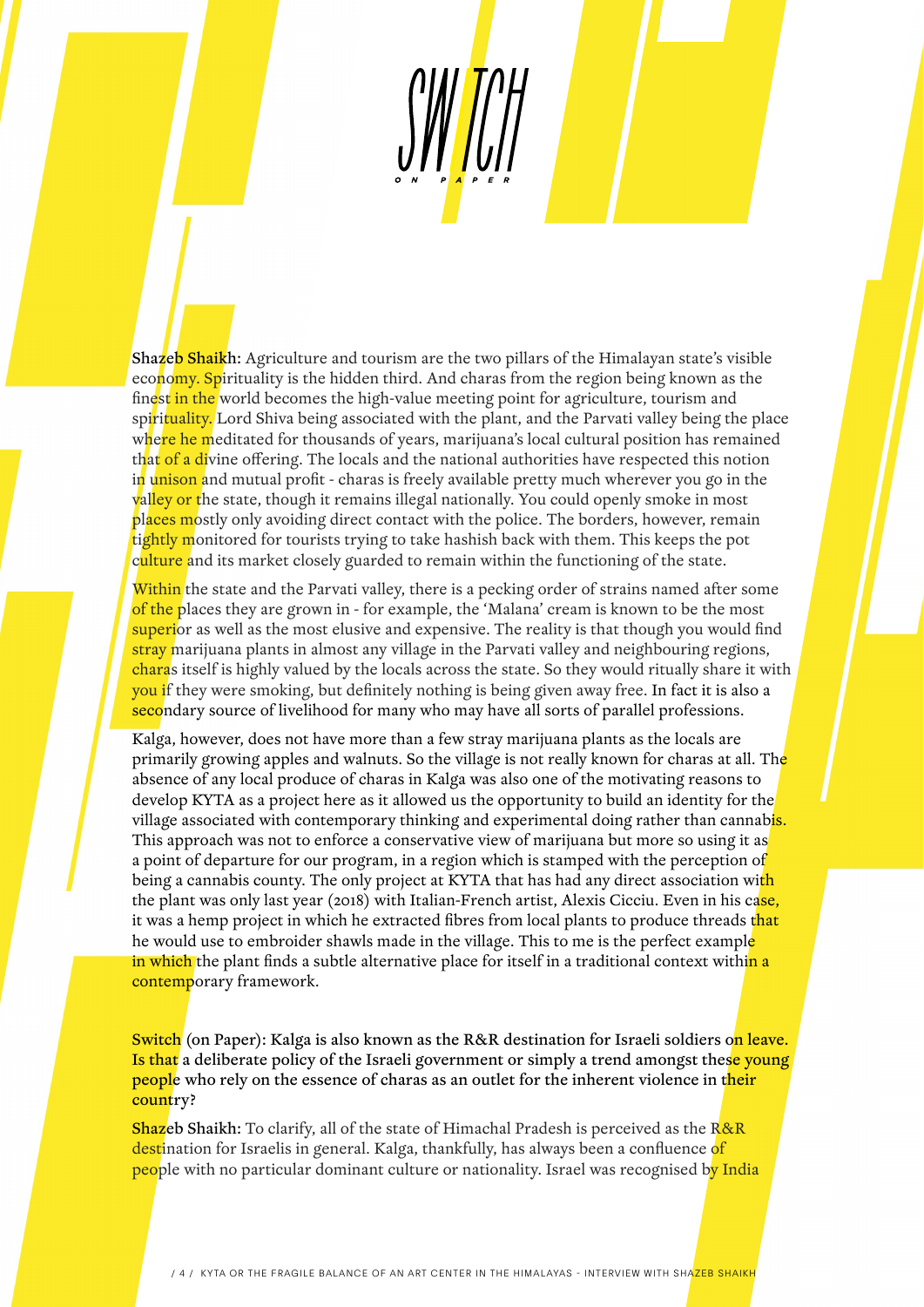in 1950 which somehow culturally manifested as a growing migratory pattern of young Israelis cooling off in the Himalayas during summer, then moving southwards, especially Goa, towards winter. They have a visibly strong presence in these places with some establishments now running exclusively for Israelis. There is one such homestay in Kalga. So th<mark>at's a bit</mark> strange to encounter in reality. But otherwise, we've never had an Israeli artist or team member in the project yet, to have a shared perspective on this.

What's for certain is that there is indeed a long-standing cultural trend, now almost worthy of a pilgrimage status, of young Israelis looking up at the Himalayas as the spiritual gateway to their emancipation. And this subculture has seemed to be embedded in certain regions in India including the Himalayas. What needs to be investigated is whether this large mass of exchange of Israelis in India over the years only has negative cultural associations related to a hedonistic lifestyle. And if that's the only story, then there should be a political initiative to reform this as that's not the reputation the Indian society needs to live with or tolerate. Because it gives the impression that we are welcoming of any diplomatic friendship if it amounts to profit for the state, at the loss of diluting its culture.

Switch (on Paper): Why do these residencies take place every year in autumn? Does this period correspond to a kind of necessity? We heard that this was during the rainy season.

Shazeb Shaikh: Our first edition was held in the summer months of April and May, after which we attempted the second window starting a little too late in October going through to the austere last week of November. After these two contrary experiences, we picked the end of the rainy season as the beginning of the program. Currently we start in the first week of September and end by mid October when it is still comfortable to host an Open Village Showcase (the last 3 days of the program). This period can be described as a 5-week long timelapse of the apple trees starting with full bloom until they go completely naked. This period was chosen with the expectancy of good weather as it is meant to be the second summer and we had splendid conditions during this time in 2016 and 2017. This decision would also allow KYTA to open up a second season for Kalga as this was otherwise considered a lull period for tourism in this part.

Our 5th edition that concluded on October 15th 2018 was probably the worst edition in terms of weather. Owing to a cyclone in the region, we lost 4 consecutive days to heavy rainfall which usually leads to power outages that last even longer. The main bridge connecting the Parvati valley to the expressway leading to New Delhi was also damaged with this outlash slowing down the region further. We experienced frequent rainfalls and bad weather almost throughout the last residency even though this is not the rainy season. The Himalayan monsoons peak in June and August, and then return bringing winter towards the end of November, and then it snows and rains through December until February and March.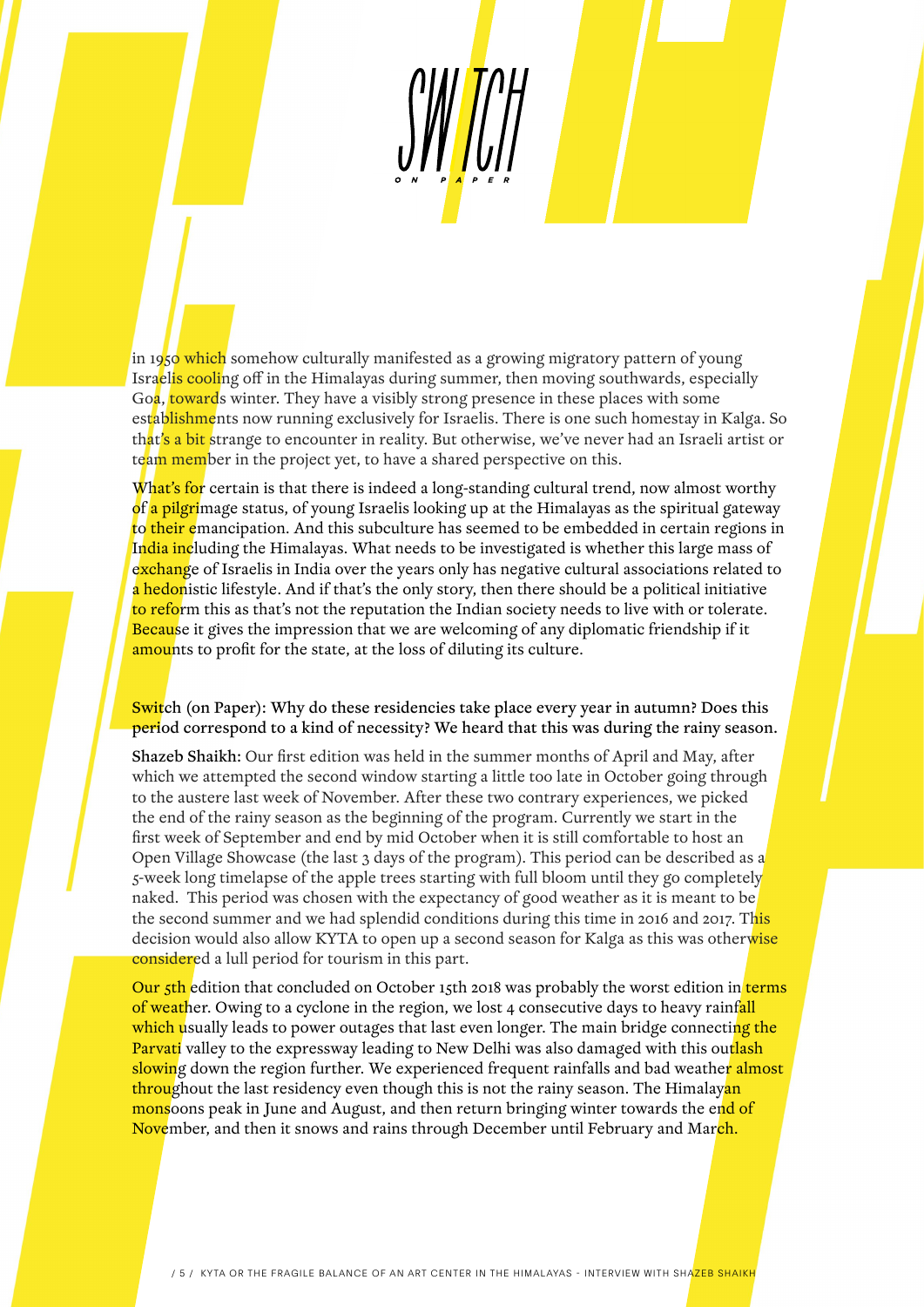We will continue to operate in the autumn window with the KYTA program though we are now working on increasing our presence with activities throughout the year. And so it would mean making the most of the 'on-season' periods which are a total of 5 months at best from April - June and September - October. The rest of the months remain shrouded in difficult weather to plan programs with a focus on production.

Switch (on Paper): In his post-residency report, Alexis Cicciù talks about a rather incredible relationship to the environment that is supported by the communal life shared between artists, the local population and the natural surroundings. This gives the impression—at least for young Westerners who are used to very different styles—that the point of this residency is not so much for there to be artistic production than it is about having a unique experience, even if that experience may sometimes prove difficult. What pushed a curator like yourself, someone used to the more conventional network of galleries or museums, to create the conditions for this exceptional experience?

Shazeb Shaikh: As an independent curator with a focus on experimental practices and processes across human endeavour, I have explored several questions I've had as an individual by searching for answers within original frameworks of interdisciplinary artistic research and production. The value of the 'experience' is the corpus of my life and through all my attempts, this objective remains sacrosanct for myself, the artists I work with and the audience. My projects usually involve multiple experimental artists and creative practitioners across disciplines working in live and experimental situations. It's true that I'm more invested in artists, than in art itself. But that's also because my practice itself emerged with a sort of way of life in bringing contrasting people together rather than academicallyinformed curating. In fact, I have only one large gallery / museum exhibition to my credit with a city (Basel) and its people as the muse, designed with a hybrid concept of a display, a live laboratory and a festival in experimental co-existence influencing and transforming each other over 2 weeks and multiple venues. But other than this, all of my work has revolved around building experimental communities and culture projects outside the white cube.

With KYTA it was clear to me at the onset that both, the artistic and the human results, were equally important. The latter would give the project a life of its own while the former would naturally draw in the attention of viewers completing the ecosystem of the artist and the audience. So the very first question I asked myself while planning the first edition of KYTA was – how could we bring people from all walks of life to work together instead of working in silos (as is usual in most residencies) and multiply their individual strengths. The curatorial question driving the first edition emerged from this thinking - "what happens when 10 artists" travel so deep into each other, that they find only one result?" Our first 10 resident artists came from as many different disciplines and cultures to successfully produce an experimental film as a unified artistic result within a month long residency. Such a format allowed us to take strategic artistic risks that paid off better than expected as most importantly, it gave every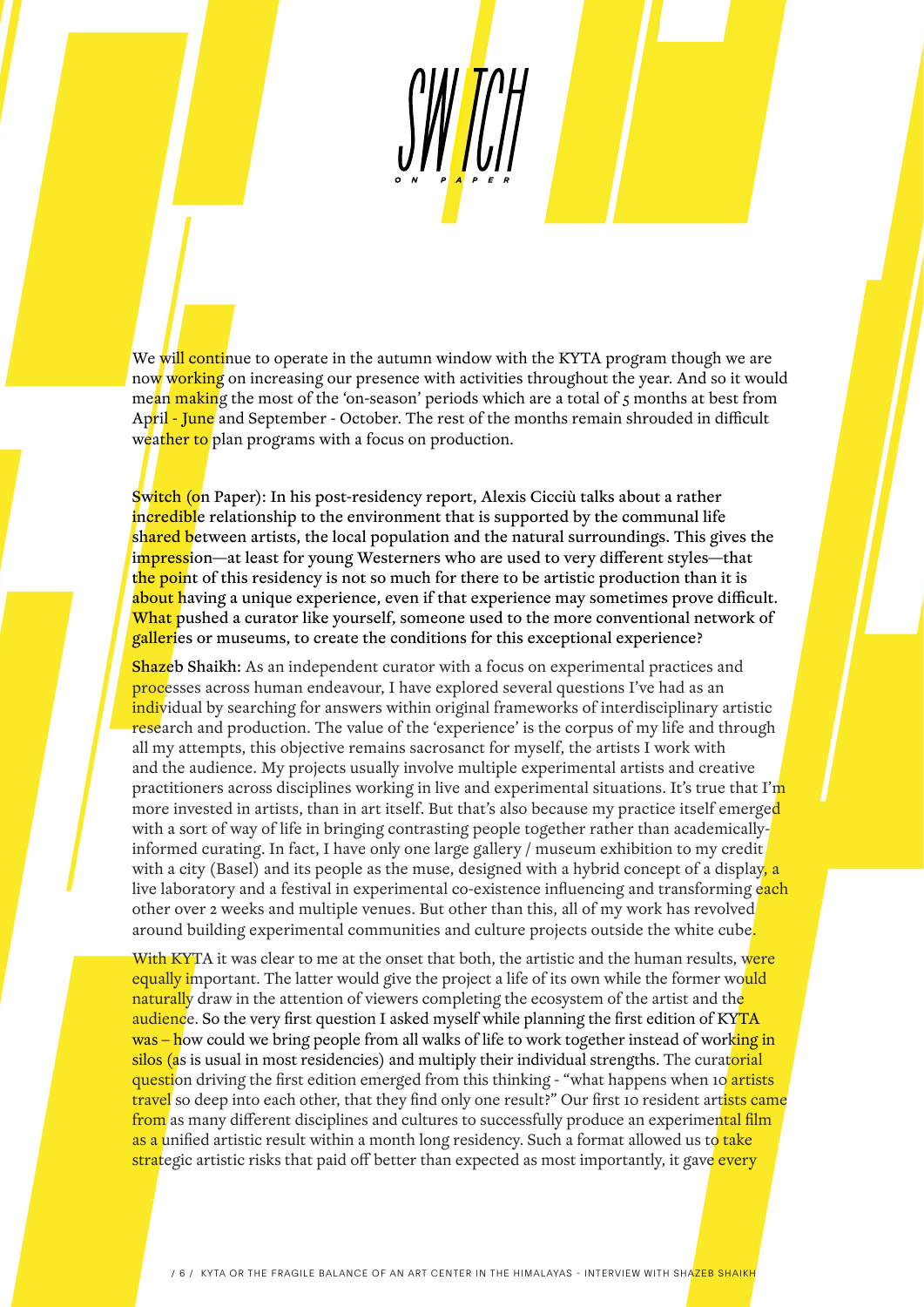artist a live context of working with not just one but multiple disciplines within a singular artistic framework. This approach, I believe naturally expanded the capacity of exchange of skills, thought streams, culture and opinions - and hence, the value of the collective's time.

We continued with this format of "10 artists, 10 disciplines, 1 result" for another year in 2015 and then switched to a standard interdisciplinary residency format of multiple artists, multiple artworks as our strategy and focus shifted towards the vision of establishing Kalga as an international arts destination. But with this shift also came the need to reengineer the KYTA framework as an ecosystem expanding on the residency model and including modest artistic facilities to enable year long engagements with artists, as an example. So as a curator, I've had to remain agile and nimble to switch routes and approaches to remain in hot pursuit of our ambitious vision amidst the operational changes of finding relevant support to survive and grow as an experimental program. These are challenges and experiences I proactively seek to help me grow as a curator and producer. And I've had a very fulfilling journey with KYTA starting as a travel and art experiment, and steadily transforming into a subcultural motif of contemporary arts in rural Himalayas.

KYTA's program design has the collective code of experience embedded in its schedule itself. The first phase of the residency, 'Get Acquainted', stretches over 2 weeks during which the artists get to know each other better through a 20-min presentation and a workshop each which need not be related to their primary practice. In this phase, we also take the artists on walks to personally introduce them to the village, its people and animals, neighbouring areas, and also sometimes the nearest market which is about 2 hours away by road. Living as neighbours sharing a building of exactly 10 rooms, working and hanging out in a common space, starting mornings with yoga (which we missed in 2018), eating all meals together, trekking as a group to the hot water geysers of Kheer Ganga and still so much more going on at an interpersonal level - all of these elements become the glue that forms different portraits of the artist groups every year. The second phase of the residency, "Experiment. Edit. Create" starts in the third week and continues until the end, though it's quite common for some artists to get to work on day zero itself. Each edition has traditionally ended with an exchange of the group's experience and showcase of artworks in New Delhi, and now since the last 2 years also in Kalga itself. In 2018, we initiated 'Kalga Day' as part of the Open Village Showcase - a celebration of local culture and and traditions as well as the diverse people who have made Kalga their home.

Switch (on Paper): What does the collection of artworks or archives produced on site consist of since 2016 ? Could it be described as a series of collaborations created with local artisans?

Shazeb Shaikh: The Kalga Art Collection comprises of artworks spread across the outdoors of the village, indoors in homestays and an electronic archive. All of the artworks in the collection have been made by the resident artists or in some cases, the visiting artists - so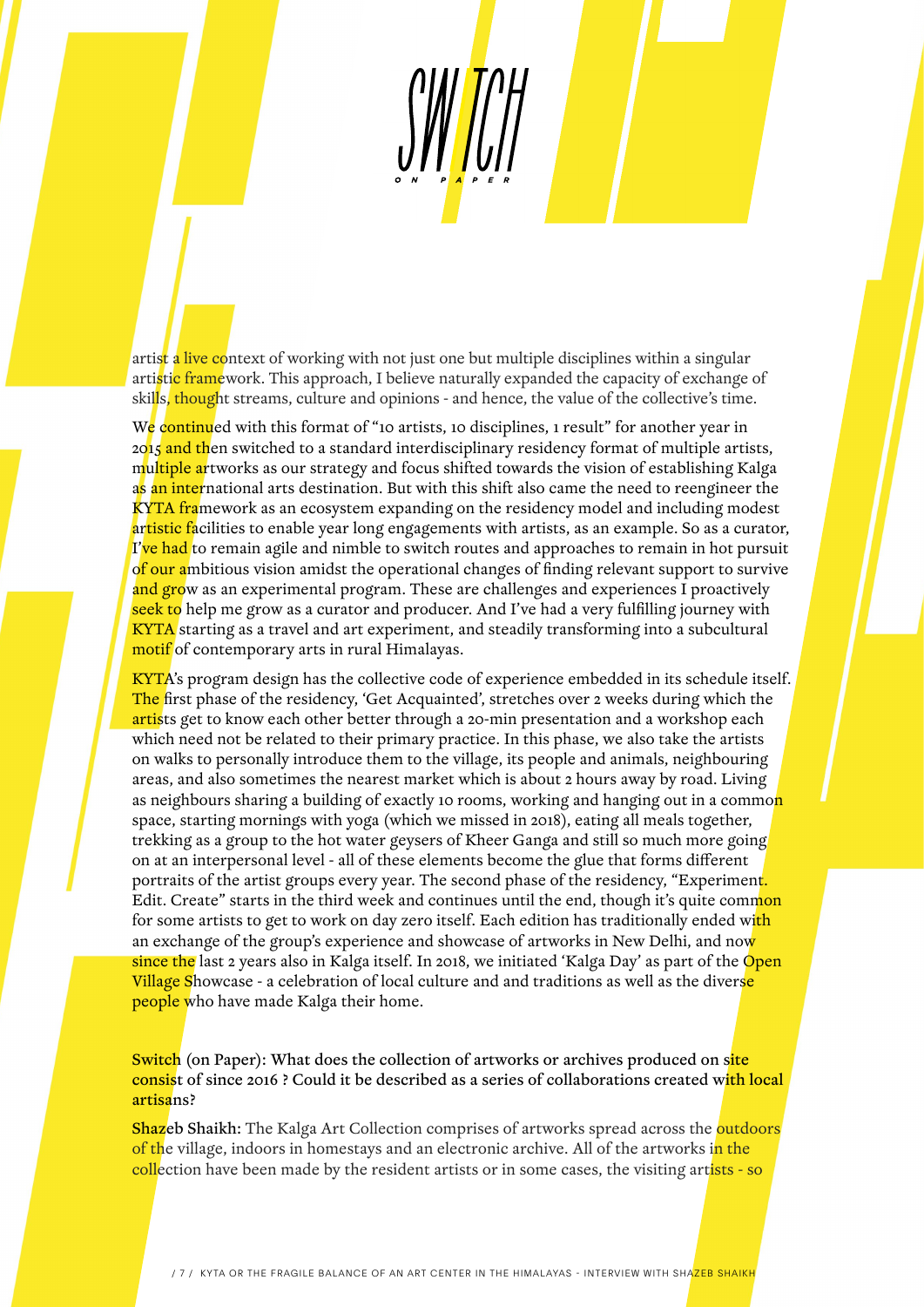none of the work has any participation from local artisans just yet. We hope for this to change but it involves longer and continued physical presence in the village which we are working towards in the next 5 year plan.

In the first two editions, the final results were films - the first, an experimental film titled **'** featuring Taiwanese performer, Wei Chingju, interacting with the village and artworks as a metaphor of 'Kalga-Dreaming'. In our second year, hosted as a bilateral edition between India and France, we came together as a group to 'make a feature film with a nonfeature film approach'. With none of the artists having a feature film credit, in fact most of them being contemporary artists, they successfully produced 'Inedie'. This film remains my personal favourite artwork at KYTA as it distinctively proved that it is indeed very hard to bring multiple artists together to create one result with shared ownership at the mercy of time - but when you do filter the egos by building collective trust, the essence of experimental interdisciplinary production comes to life like never seen before. Since 2016, the unified artistic result of our programs has become the Kalga Art Collection, dedicated to the Himalayan village.

The scope for production is quite limited as we are in a remote village which can only be accessed by foot. Our resource budget is negligible being an independent program and we are conservative about the materials from an ecological perspective. So it's a very tight line to walk for most artists, as well as for us, but that's really where the two core aspects of KYTA shine through - experimentation and collaboration. These conditions have also brought the joy of handicraft back into the game for artists who have naturally drifted away from it. Though several installations have been made site-specifically in the outdoors, only a handful have survived the weather and the animals.

In 2016, sound artist Farah Mulla created an igloo of discarded plastic bottles situated at one of the entrances to the village. This was designed to serve as a spot to take a break after the trek up - but while sitting inside and inhaling the views, you could also perceive the changes in the wind as the bottles whirred and whistled. Harsha Durugadda gifted a totem to the village in the form of an abstract life size gathering scene made with clay, jute bags and found things. Rohan Joglekar, hand-painted over 200 flags with simple visual contexts received from daily life in the village and from its people. But nobody knew while he was doing this that he was aiming to string these flags between two telephone towers at the foothill of Kalga - this was his version of the locally popular Tibetan prayer flags blowing good wishes to the village. Slovakian artist, Maria Cukor, symbolically brought a dead tree trunk to life by attaching movable branches around it connected to a pulley. Painted with a series of paper mache masks, the dancing tree installation became a natural setting between two giant <mark>rocks</mark> for a music video in which a character is sitting at the tree wearing a large rob<mark>e made</mark> of autumn leaves. South African artist, Jo Voysey, produced a series of pharmacological artworks using expired medicines, with the animals and insects in Kalga as her muse. In the same year (2016), Rashi Jain, our resident artist from the first year returned to make something she had attempted but failed in her first attempt. This time she successfully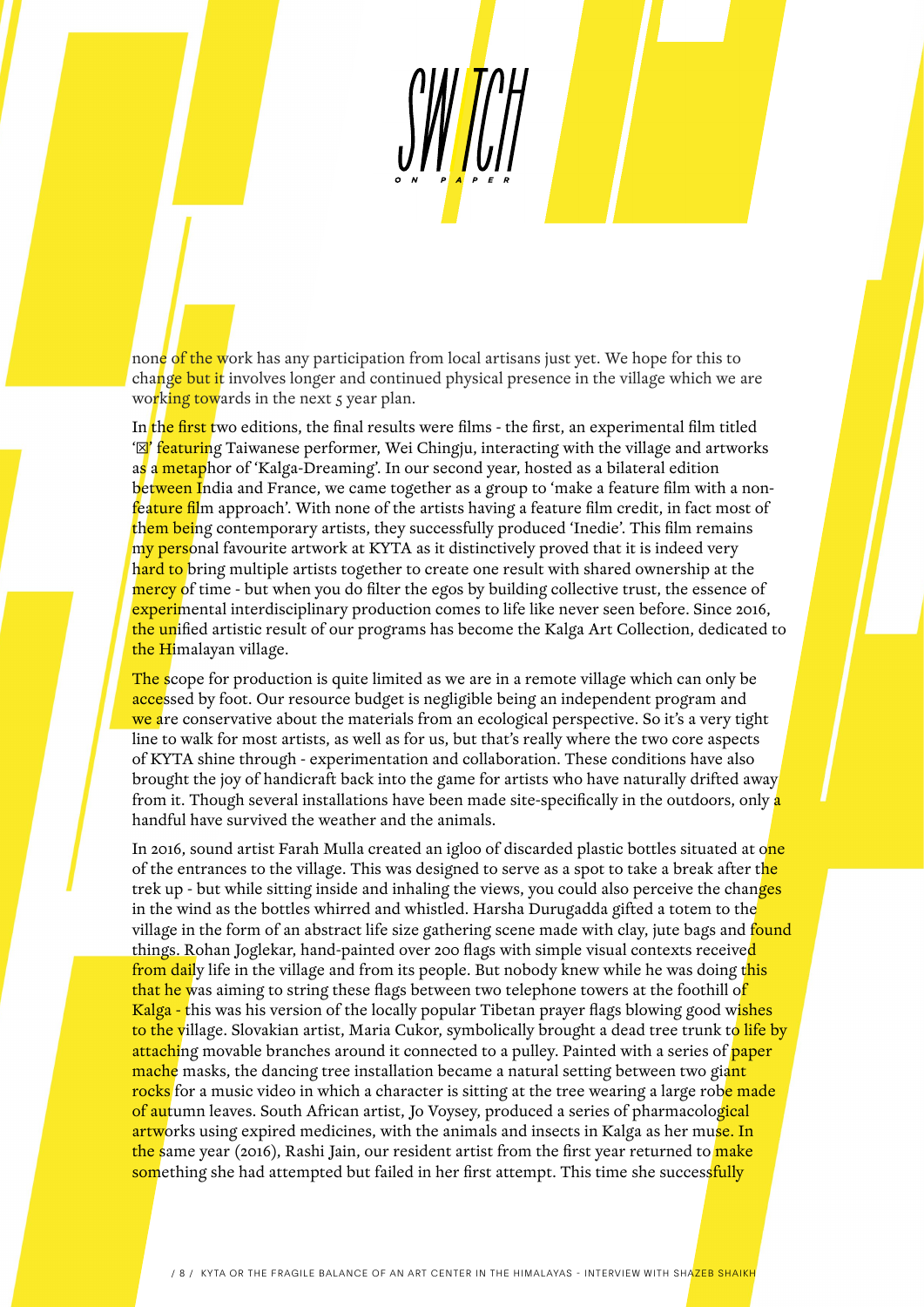created a handmade kiln to fire pottery and sculpture up to 2 feet tall, and a pizza oven that remains the most loved artwork of the project because the woodfired pizzas made in this are simply incomparable. With these creations, we had our first facility for pottery and clay with a little studio space for working and storing clay samples from different regions.

The 2017 edition was a trilateral program featuring 17 artists from India, Switzerland and South Korea. In this year we had wood innovator, Gregory Chapuisat (Les Freres Chapuisat) working with a new material - ropes, and immersing himself in the meditative process of making knots. He created a site-specific installation, Laziness, with a locally hand stitched long hammock floating over a sea of knots in the form of a safety net, looking into the grand Dhauladhars (mountain range surrounding Kalga). Simon Wunderlich presented Time Sparkler, a labor of love project in which he collected mica stones and crushed them into different grades to create natural glitter. He used this material to blow-paint the surface of a octagonal water tank situated a short but steep climb above Kalga. This is designed as a place for reflection as the sunshine travels across the tank bursting into a million more suns. The locals and the villagers were particularly interested in Simon's handmade mica processing and application method as it gave them a visible example of how simple materials around them could be processed into a homegrown medium for construction textures. South Korean artist, Ikkyun Shin, presented a table floating in four buckets of water showcasing a simple science experiment in buoyancy. Jaehong Jo made a twin painting on Korean paper mounted on handmade plywood frames - 'Days and Nights of Kalga' - the day represented the rapid growth in Kalga since the artist had last visited in 2015, and the night shows the rule of animals when everyone is sleeping. Indian artist, Shailesh BR made multiple works both as as an artist and a chef. His piece, 'Smoke Tree', gave branches to a chimney used on local water heaters, creating a painting of smoke that resembled the shape of the pine trees in the landscape around us. In this year, we also created our second facility, KarmaQuad - an experimental audio environment with a focus o<mark>n</mark> making and listening in binaural formats. Mumbai-based artist duo Sound.Codes, transformed a storage area into a tuned room with experimental treatment for the ceiling and the floor - the sound still travels through the wood and stone building but we are not working with a large sound system, instead we have a quadraphonic speaker setup for a higher degree of immersion in the sound. Handcrafted apple wood reflectors function both as acoustic treatment as well as natural artworks. Akash Sharma (Sound.Codes) has also finished the first of a twin set of large synthesisers that can be used by visiting sound artists.

In the last edition in 2018, we finally had two installations made in metal that should stand the test of the weather. Vivek Chockalingam created a giant three-dimensional scribble of a tree in wrought iron with a message hanging on it - as you walk around the sculpture, the meaning of the Hindi words in the Devanagri script come to life - "an ever-changing" imagination". Austrian artist, Marlene Hausseger, created a simple but highly contextual large-scale metal rod sculpture in the form of a simple circuit diagram symbolising 'resistance'. The installation overlooks the dam below making a commentary both on electricity and the ecological issues associated with such rampant constructions in the heart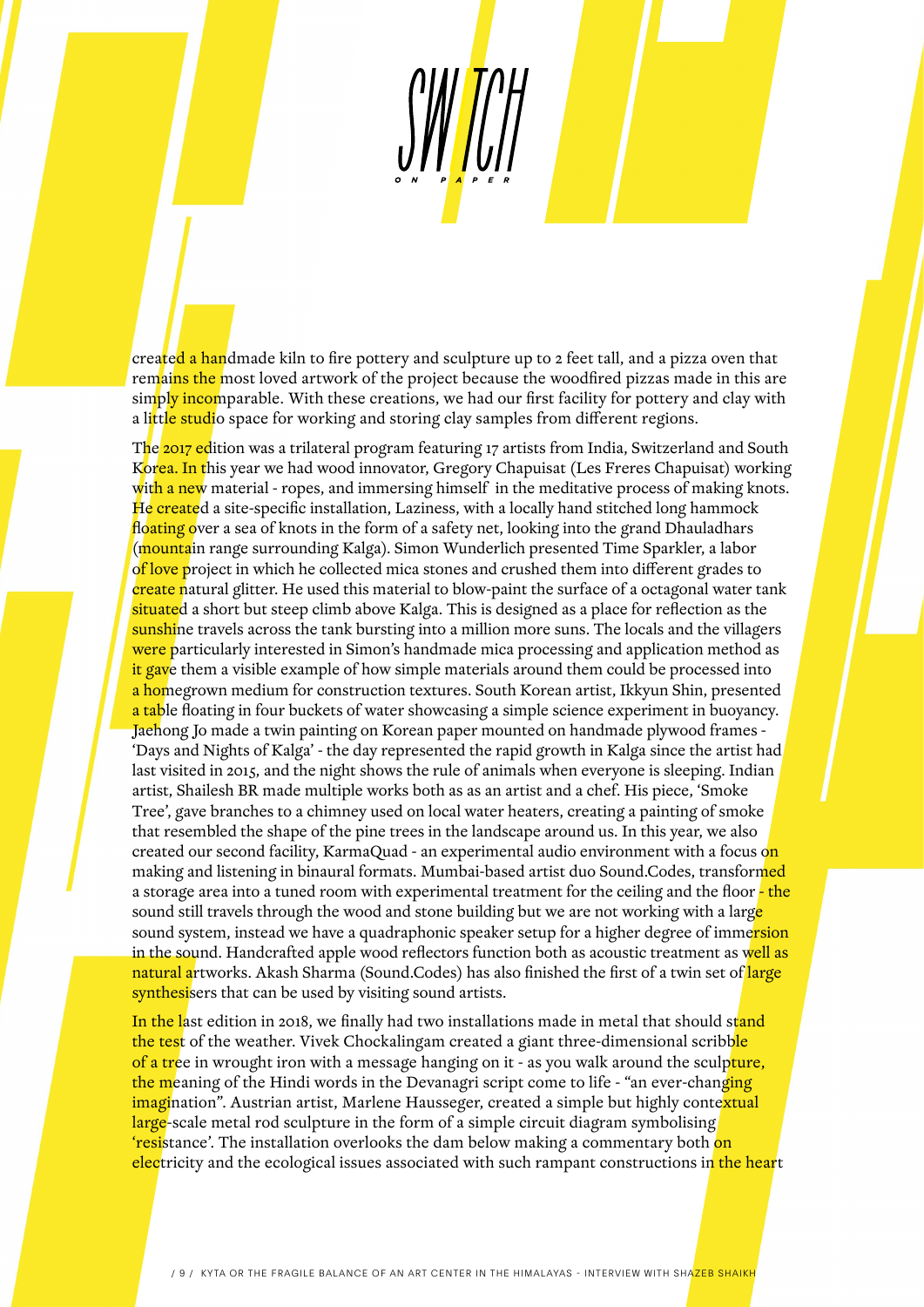of the Himalayas. Indian design artist, Smruthi Gargi Eswar, worked in her artist avatar but her series of paintings on slates (flattened stone used as roofing in the traditional houses) put together as a chandelier, balance the presence of both art and design. Poonam Jain invested her time in observing and investigating sites of conflicts in the village - whether between man and authority or man and nature. She collected rubble from a broken house, weighed every piece and tagged their weight, while maintaining a register of her rubble collection. Eventually she displayed the rubble in her own suitcase and at the site of the broken house, she installed two drawings on local cloth with coded messages.

The electronic archives as part of the Kalga Art Collection consists of the documentation over the years as a library that captures both the interdisciplinary process and the people. There is also a growing sound archive with live recordings from our past resident and visiting music artists as well as new works being produced in our sound facility. The archive also has our video collection of live performances which were the final artworks for our **perfor**ming artists. Our past work in films, the documentation of their making, and key resources that were used to facilitate the complex process of collaborative storytelling are all available in the archives. The collection can be accessed by visitors in Kalga on appointment.

Switch (on Paper): Contemporary art in India is also subjected to the influences of international art. But the power of Indian cultural traditions like the weight of rural ways of life, religions or castes seem to still have a rather rich and original influence on production that remains relatively unknown to the rest of the world. What should be done to bring more visibility to this creative output, while avoiding the eternal exotic clichés that get brought up when talking about non-Western artists?

Shazeb Shaikh: Indian traditional arts such as dance and music have always been highly valued and respected internationally. Even authentic Indian design and craft whether its fabrics, wood or jewellery has a massive luxury market overseas. What's missing I believe is exchange between the Indian traditional and contemporary art worlds, as well as with international experimental communities like KYTA. Exposure to new people and perspectives can change the game for both sides (traditional and contemporary) besides amplifying the visibility of each other. Such a crossover would also introduce traditional craftsmen to 21st century skills like critical thinking and storytelling in a time when they are all mobile and internet literate.

Though it is true that popular contemporary Indian artists have also taken personal stories of Indian culture, rural life, and commentaries on the caste system, to the wider world - what remains absent is a real collaboration that blends art and craft as it used to be in India before the influence of the British and later from globalisation. To change the scenario, the policy makers especially those in the arts and culture ministries in India need to first be capable of recognising the value of this collaboration between contemporary and traditional, in a time when AI is coming to conquer it all. Though KYTA attempts to bring contemporary thinking and experimental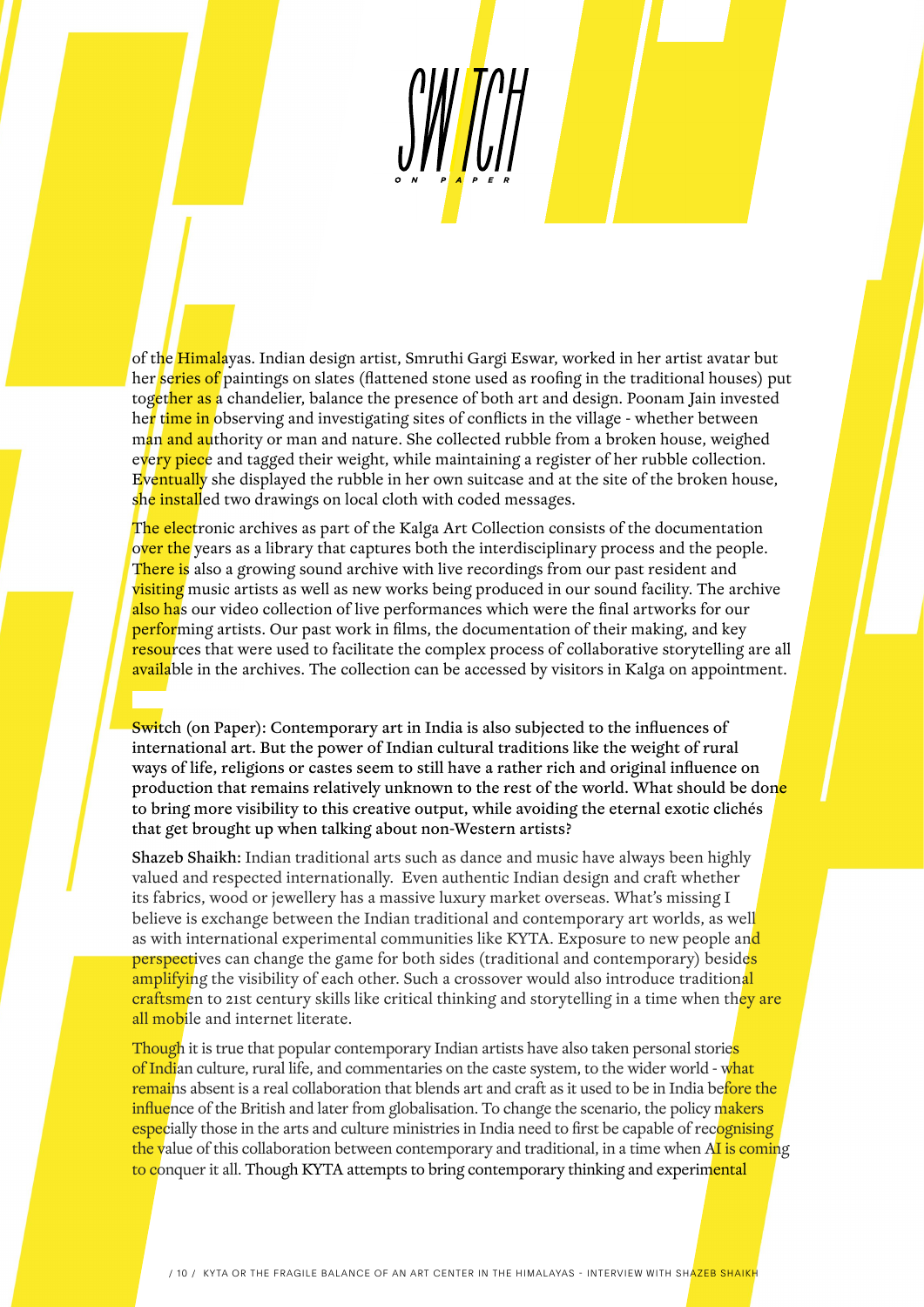doing to a rural area, we are currently in fact working on a potential program that brings together international artists and designers to work with local artisans across a range of crafts.

Switch (on Paper): India is facing some critical social issues: the terrifying growth of some megalopolises, the sustainability and preservation of artisanal and ancestral traditions, but also conjugal and family drama, the long and fragile emancipation of women, the fate of homosexuals and a resurgence of AIDS. Are these topics taboo for artists, or on the contrary, can they be freely addressed?

Shazeb Shaikh: All of these topics can become a political problem when the expression for or against these find their way into popular territory or national dialogue. On one hand we hear our ministers advocating women empowerment but on the other hand, we have all forces flexing their muscles to not allow women in temples and shrines, resorting to physical violence even after the country's highest court has made a judgment on this in favour of equality. Likewise with homosexuality - being a democracy, this is the right of the people and they have been empowered by the Supreme court quashing Section 377 in 2018 and freeing the population to embrace their choice of sexuality. However, the truth remains rather different on ground with the chief of our army making a public statement (Jan 2019) that homosexuality in the armed forces will not be tolerated. In most cases, all of these issues boil down to the caste system and social hierarchy emerging from our largest religion that become the largest contributors to inequality in our country.

At KYTA, artists can choose their subjects personally as there is no overarching theme for our individual editions. One of the most successful projects to come out of the program was a film, Lila by Italian artist, Sergio Racanati in 2016, that showcased the perils of globalisation in the Himalayas. Last year, we had a British artist, Abi Joy Samuel, who created a portrait series of local women which I believe gave them the confidence of being inspiring figures simply by playing their roles in daily life. Swiss artist and sculptor, Mirjam Spoolder, also produced a commentary on gender with her piece, 'Goddesses', based on birth, life and death inspired from the woman-deity, Kali - in this project, she used locally found items and cultural research to produce a series of attires incorporating local design patterns and raw materials. But even today, the locals, especially women remain partially inhibited by th<mark>is</mark> melting pot of culture in Kalga as they probably see it as alien, diverting their attention from the traditions or role in society that they have been brought up with.

So though KYTA will remain open to people, expression and subjects of all kinds, the elimination of taboos in our society need a much larger social revolution. And for that to happen, very simply, the youth needs to actively participate in politics and policy making. That's not happening yet for one of the largest populations and we are at the brink of making a choice yet again for a prime minister in the national elections this year (2019). And with all honesty, we still have the same options as we did in the last election as there's no youth revolution in sight which essentially means that freely addressing topics of taboo is still a distant dream.